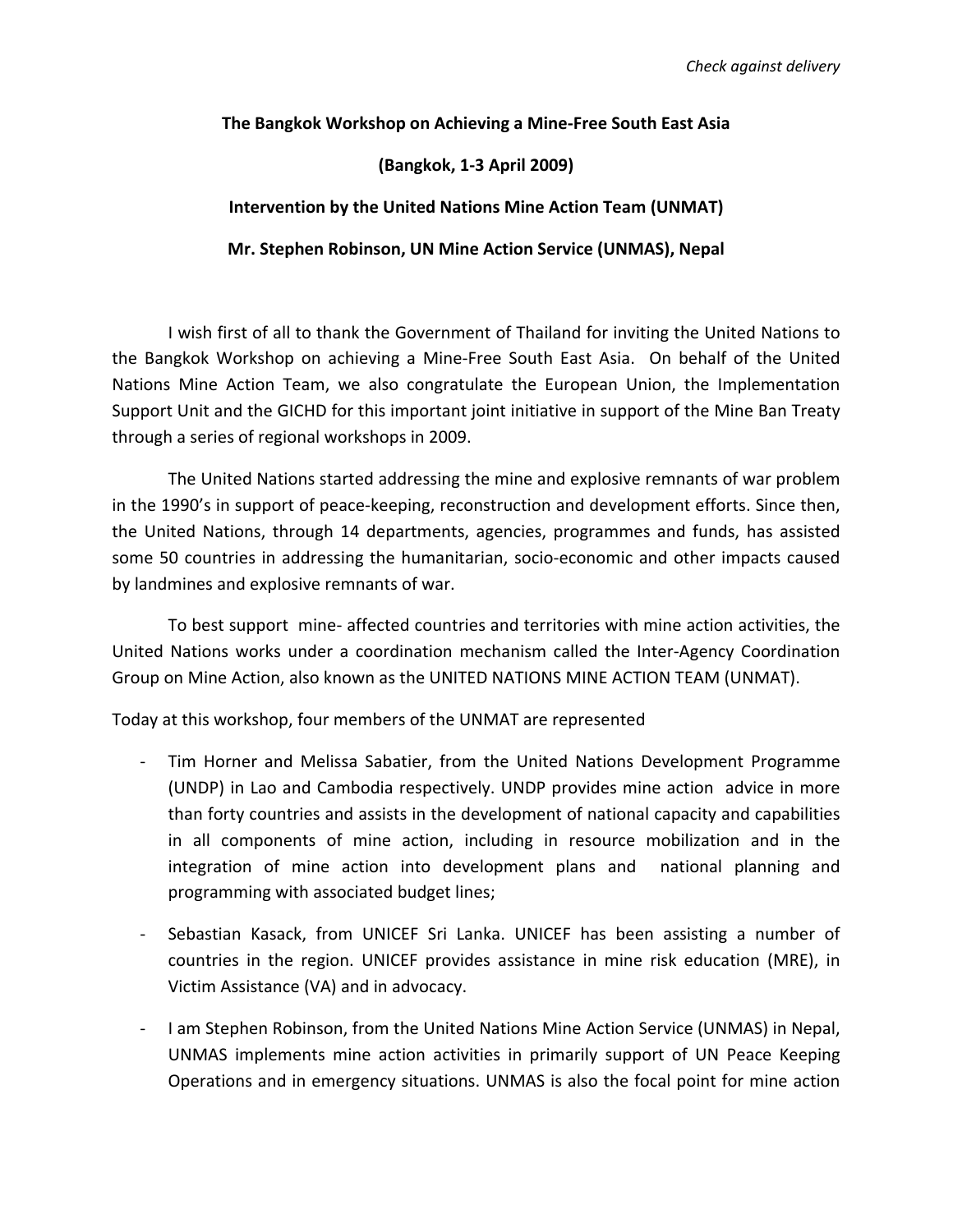within the United Nations system. We ensure effective coordination within the UNMAT, including in our collective assistance to mine affected countries.

The United Nations as a whole, and the UNMAT more specifically, fully support the Antipersonnel Mine Ban Treaty, as well as its universalization and faithful implementation. The APMBT forms part of the legal framework for mine action within the United Nations system. It provides countries with an excellent framework for their mine action and victim assistance activities.

The United Nations Mine Action Team would like to highlight that there are still countries in the region that are not yet Party to the Antipersonnel Mine Ban Convention. Of the 13 countries present at this conference, six have not yet acceded, namely Laos, Myanmar, Nepal, Singapore, Sri Lanka and Vietnam. We urge these countries to accede to the Treaty as soon as possible and to demonstrate positive steps towards accession, such as a voluntary transparency report and the destruction of stockpiles.

In the region, the United Nations Mine Action Team is providing direct support to Cambodia, Lao, Nepal, Sri Lanka, Thailand and Vietnam.

In Thailand, UNDP provided financial support to the Thai Government and the TMAC in 2000‐2001 to conduct a Level one impact survey and data management. In 2007‐2008, UNDP and the Thai Government have jointly developed a programme aimed at increasing local national capacities to implement and manage effective mine action activities. UNDP is in the process of recruiting a technical adviser to support that programme.

In Cambodia, the UN Transitional Authority in Cambodia (UNTAC) set up the Cambodian Mine Action Center in 1992 to undertake demining, data collection, victim assistance and mine risk education in support of the peace agreement. In 2000, UNDP supported the creation of the Cambodian Mine Action and Victim Assistance Authority as a national regulatory body to manage and coordinate mine action activities in the countries. Today, UNICEF supports mine risk education activities and UNDP currently supports mine clearance activities and capacity development of the Cambodian Mine Action and Victim Assistance Authority (CMAA) through Clearing for Results which is a 5 year project worth 24 million US dollars.

UNDP and UNICEF supported the creation of the Lao National UXO Programme (UXO Lao) in 1996. It was established as a national capacity to address the long-term humanitarian and development challenges caused by the threat of mines, UXO and in particular cluster munitions. At the request of the Government in 2006 UNDP helped establish the National Regulatory Authority as the Government Authority and focal point for the Mine and UXO Sector. Today UNDP has a continuing technical assistance, programme support and resource mobilization role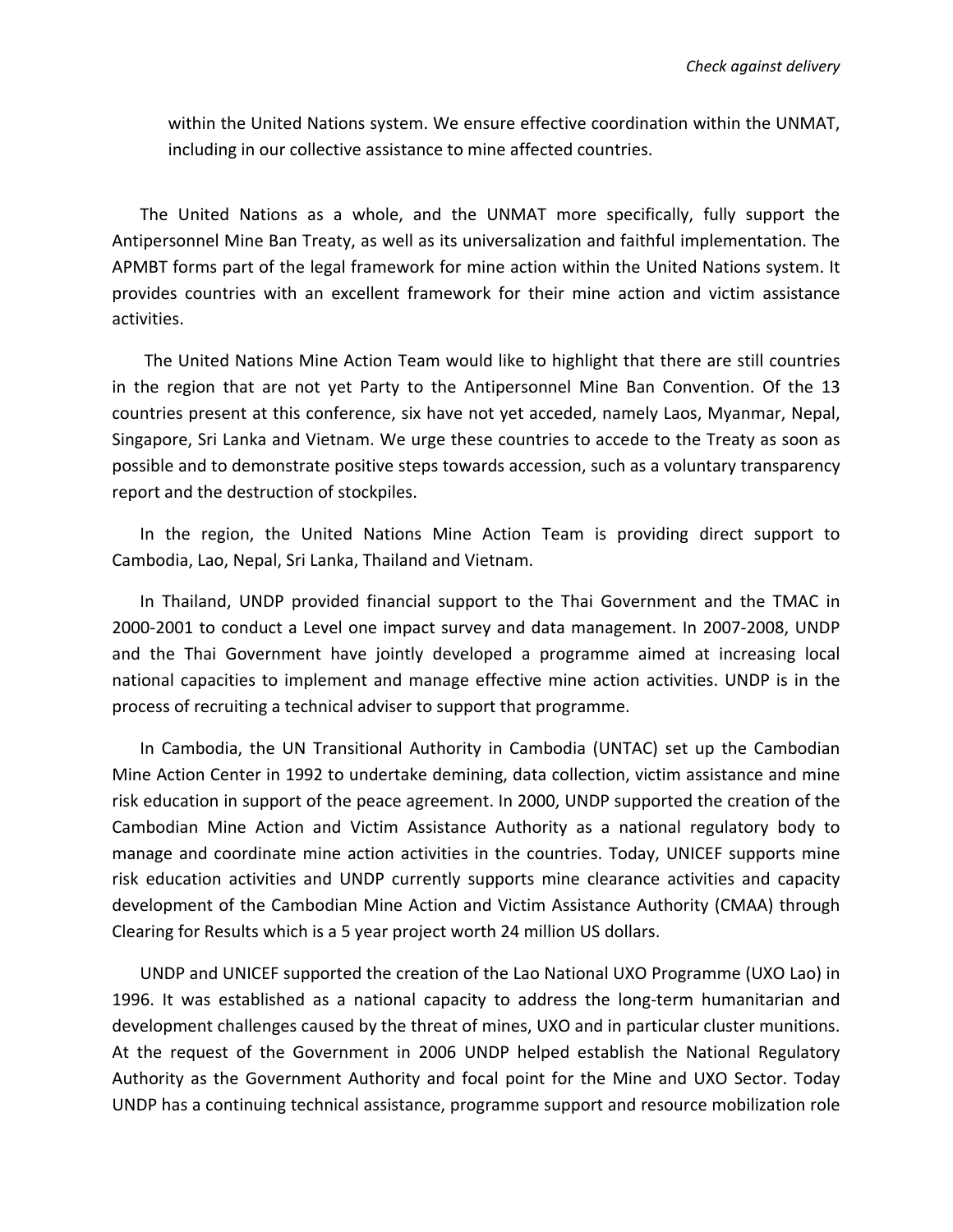to both the NRA and UXO Lao. UNDP has also undertaken sector evaluations to assess progress against the strategic plan, including the review of the effectiveness of Government and donor support. Recommendations from these evaluations together with new obligations under the Conventions on both; the Rights of Persons With Disabilities and on Cluster Munitions will help guide the revision of the Strategic Plan this year.

In Nepal, the UNMAT has established the first operationalisation of the inter agency concept in an effected country with UNMAS, UNICEF and some support from UNDP coming together in a single unified programme. UNMAS is providing direct support to ex combatants to provide quality ensured clearance of the remaining minefields and ERW including large numbers of IED's, which is synchronized with UNICEF's MRE and VA activities in joint planning and implementation.

In Sri Lanka, UNDP is supporting the National Steering Committee on Mine Action (NSCMA) and other national capacity to manage, implement and sustain mine action activities in the country. UNDP will support the establishment of a National Mine Action Centre and expects that it is fully-functioning by end-2009, after which it will function as a national institution with resource commitments from Government and donor agencies. UNICEF is supporting mine risk education, victim assistance and advocacy activities with the financial support of the European Union. Mine action is a pre-requisite for safe return of tens of thousands Internally Displaced from the current conflict.

In Vietnam, UNICEF supported mine risk education in six priority provinces reaching some 500,000 people in 2007 alone. It also trained some 500 trainers. Lack of casualty data and continued scrap metal collection are major challenges to conduct MRE.

To States Parties to the Treaty, UNDP supports drafting requests for extension or declaring completion of Article 5 obligations. UNDP also provides technical advisory support to the Presidency of the 9th MSP through the review of the Article 5 of the APMBT extension requests. UNDP also provides support to States parties in drafting Article 7 transparency reporting for the APMBT in countries of operation.

The United Nations Mine Action Team has at its disposal various mechanisms to mobilize financial support for the implementation of all mine action, risk education, victim assistance and advocacy activities. In countries where a Peace Keeping Force is deployed, the UN can access the assessed budget for peace keeping operations. Agencies of the UNMAT also manage additional trust funds for Mine Action and channel direct donor support to programmes.

The United Nations also supports the development and implementation of other legal instruments such as the CCW and its protocols, especially protocol 5 on explosive remnants of